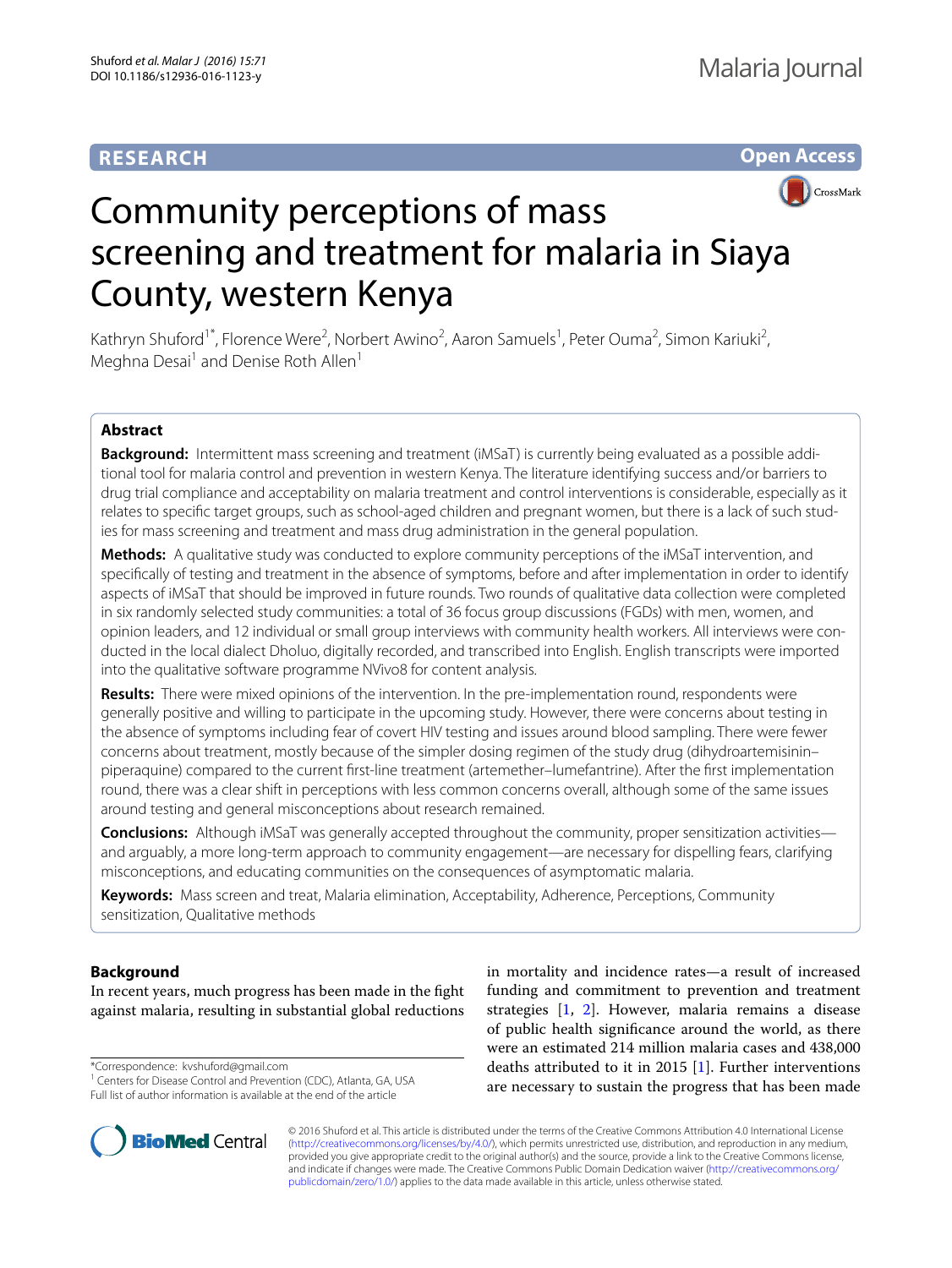and to accelerate the reduction in disease burden, transitioning from strategies of control to those of elimination.

There is increasing recognition of the complexities that come with implementing community wide health interventions like intermittent mass screening and treatment (iMSaT), mass drug administration (MDA), insecticidetreated bed net (ITN) distribution, indoor residual spraying (IRS), and intermittent preventive treatment (IPT), which are aimed at malaria control and prevention [\[3](#page-11-2)[–7](#page-12-0)]. Okello and colleagues [[4\]](#page-11-3) comment on the results from past studies on the acceptability of such interventions which reveal a variety of influencing factors including perceptions of disease burden and aetiology; perceptions of the safety, effectiveness, and benefits of the treatment or intervention; individual, social and cultural factors within the community; and structural and system factors. This body of literature covers a range of interventions and tools including IPT  $[6-9]$  $[6-9]$  $[6-9]$ , iMSaT  $[10]$  $[10]$  $[10]$ , RDTs [[11,](#page-12-3) [12](#page-12-4)], IRS [\[13\]](#page-12-5), and community case management of malaria and seasonal malaria chemoprevention [\[14\]](#page-12-6). The literature on the acceptability of iMSaT in the general population is minimal but includes a recent paper from a study conducted in Zambia [[3](#page-11-2)]. Researchers discuss various testing-related fears and misconceptions as well as inadequate information about the study as primary reasons for refusals. They underscore the importance of increased community sensitization and improved communication to counter misinformation and to increase acceptance and effectiveness of the intervention. It is essential to understand community perceptions both before the intervention in order to plan its delivery and ensure optimum uptake [\[15](#page-12-7)[–17\]](#page-12-8) as well as after the completion of treatment rounds so as to improve effectiveness and strategies for scale-up [[3\]](#page-11-2).

The Centers for Disease Control and Prevention (CDC) and the Kenya Medical Research Institute (KEMRI) have been collaborating on malaria research and public health programmes in western Kenya for over 35 years. Researchers are currently evaluating iMSaT as a possible additional tool for malaria control and prevention in Siaya County, western Kenya. The iMSaT study will assess the impact of repeated rounds of mass screening and treatment on malaria transmission, morbidity and mortality over a 2–3 year period. In this strategy, every individual within a community is screened for malaria with a rapid diagnostic test (RDT) at the household level, regardless of the presence or absence of symptoms, and persons found to be positive are treated with dihydroartemisinin-piperaquine (*Duo*-*Cotecxin*®, Holley-Cotec Pharmaceuticals Co. Ltd., Beijing), taken once a day for a total of 3 days. Nested within the iMSaT study is a qualitative data collection component to document community perceptions on the iMSaT intervention (including

testing and treating) before and after the first implementation round. This paper will present the findings from this latter component.

## **Methods**

## **Study site**

The study was conducted in Siaya County in Nyanza Province in western Kenya—an area of high malaria transmission throughout the year, where the prevalence of malaria parasitaemia is approximately 40 % in the general population (unpublished data, KEMRI-CDC). Residents are primarily from the Luo ethnic group, earning a living through subsistence farming, fishing, and small businesses [\[18](#page-12-9)]. In 2001, KEMRI-CDC launched a health and demographic surveillance system (HDSS) in Nyanza Province. The KEMRI-CDC HDSS conducts malariometric monitoring through a variety of methods, including hospital and outpatient surveillance, annual parasitaemia and anaemia surveys, monthly entomological surveys, and entomological insecticide resistance testing, among others. The communities living in the study area are, therefore, familiar with KEMRI-CDC's work, often participating in clinical trials and other epidemiological studies over the past few decades. Malaria transmission in the area is high and perennial, with peak transmission in May–July and October–November. *Plasmodium falciparum* is the dominant malaria parasite species. In July 2006, artemether–lumefantrine (*Coartem*®, Novartis Pharmaceuticals Corporation, Basel) was introduced as first-line treatment for uncomplicated malaria and was provided in government and mission health facilities; in 2012, the Kenya Ministry of Health adopted a universal policy requiring diagnostic confirmation of all individuals with reported or documented fever where this is possible before they are given treatment for malaria in facilities where this is possible [[19\]](#page-12-10). Siaya County also bears one of the highest HIV prevalence rates among adults (17.8 %) in the country, following Homa Bay (27.1 %), and Kisumu (18.7 %). These most recent figures from 2012 compare with a national average prevalence of 5.6 % among adults aged 15–49 years [[20](#page-12-11)].

## **Qualitative study design**

The overall aim of the iMSaT qualitative data collection component was to explore community perceptions of the screening and treatment intervention before and after the first implementation round in order to identify aspects of the iMSaT activities that might be improved in future rounds or if iMSaT becomes policy. The pre-implementation round was intended to serve as a reference point and to provide sociocultural information that might be relevant for the initial round of iMSaT activities. The purpose of the post-implementation data was to provide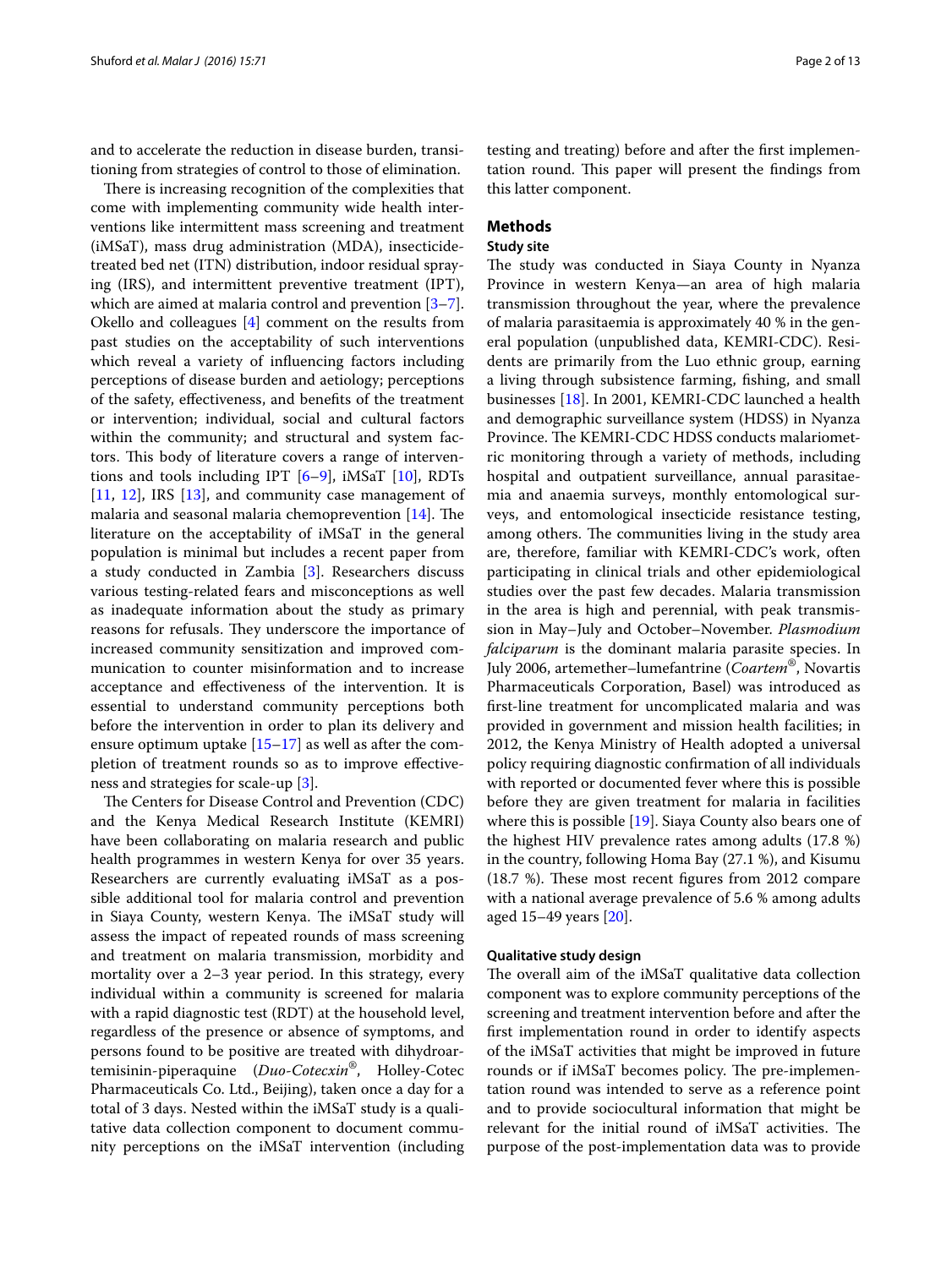community feedback on the first round of iMSaT to identify possible areas where iMSaT procedures should be strengthened or revised or whether additional community sensitization was needed. Topics included general information about community knowledge of malaria, malaria care-seeking and prevention behaviours, and preferences of anti-malarial drugs, but focused primarily on perceptions of and experiences with malaria testing and treatment in the absence of symptoms in order to anticipate reasons for refusal to participate in the study.

#### **Selection of study communities**

Six study communities were randomly selected in the KEMRI-CDC HDSS area (two each from Karemo, Gem, and Asembo which were all administrative districts at the time). These villages formed part of the total 41 intervention communities of the wider iMSaT study. Qualitative data were collected in the same six communities twice: once in July 2013 (pre-implementation), and again in November 2013 (post-implementation). The timing of these data collection rounds corresponds to the periods of peak malaria transmission in Kenya (May–Jul; Oct– Nov). This paper presents only the data before and after the first round of iMSaT in order to capture initial perceptions and describe their role in informing the first rounds of iMSaT delivery. Because the iMSaT intervention involves multiple rounds, it is reasonable to expect that community perceptions after the first round might evolve after several repeated rounds; for this reason, an additional set of qualitative data was collected. Analysis is underway and will be reported separately.

## **Data collection methods and participant recruitment**

Qualitative data were collected by an eleven-member field team consisting of a field supervisor, research assistant, and nine interviewers. Additionally, the coinvestigator for the qualitative component conducted the interviewer training and oversaw data collection for the pre-implementation round. Data collection methods included focus group discussions (FGDs) with community members, and small group or individual interviews with community health workers (CHWs) in each study community, depending on the number of CHWs available. All interviews were conducted in the local dialect Dholuo, digitally recorded, and transcribed into English within 48 h of completion. A total of 36 FGDs and 12 interviews with CHWs were conducted.

FGDs were used to explore community experiences and perceptions of malaria testing and treatment in the absence of symptoms. Other main topics included community knowledge about malaria etiology, prevention, and treatment, malaria care-seeking and prevention behaviours, and knowledge and opinions of anti-malarial drugs.

Three FGDs were conducted in each of six study communities per data collection round: one with community opinion leaders, one with adult males, and one with adult females. Each FGD consisted of 5–12 participants. Participants for the opinion leader FGDs were purposively selected in consultation with community leaders and sometimes included both men and women. Participants for the male and female FGDs were randomly selected from a list of village members from the HDSS, which was then provided to village leaders in advance of interviews. Village leaders visited consecutive names on the list until 12 community members agreed to participate in the FGD. Occasionally, a community member from the original list of 12 did not turn up for the FGD (or the village leader failed to inform them in advance); in this case, the village leader appointed another community member to fill his/her place.

The CHW interviews explored community perceptions of malaria testing and treatment in the absence of symptoms as well as malaria caseload and management, and the CHWs' role in the iMSaT activities. All CHWs in the study community were invited to take part in the CHW interviews. Although the original study design included FGDs with CHWs, the number of CHWs residing in the study communities ranged from one to five. As a result, the format of the CHW interviews depended on the number of available CHWs. Small group CHW interviews were conducted in all six communities during the pre-implementation round and in five of six study communities during post-implementation; an individual CHW interview was conducted in the remaining community where only one CHW was available (yielding a total of 12 CHW interviews from both rounds). Total numbers of participants by FGD/interview type in each round are listed in Table [1](#page-2-0).

#### **Interview procedures**

Before the start of qualitative study, an initial round of sensitization meetings had already been conducted among communities in the study area in order to introduce the iMSaT intervention and explain the purpose of treating asymptomatic malaria. During the first round of interviews (pre-implementation), the iMSaT study was again introduced, and participants were shown a sample RDT kit (Carestart<sup>™</sup> Malaria HRP-2) as well as a sample of the

<span id="page-2-0"></span>**Table 1 Total number of participants by interview type and data collection round**

| <b>FGD/Interview type</b> | Pre-iMSaT round | Post-iMSaT round |
|---------------------------|-----------------|------------------|
| Opinion leader            | 52              | 52               |
| Male                      | 41              | 51               |
| Female                    | 52              | 49               |
| <b>CHW</b>                | 17              | 20               |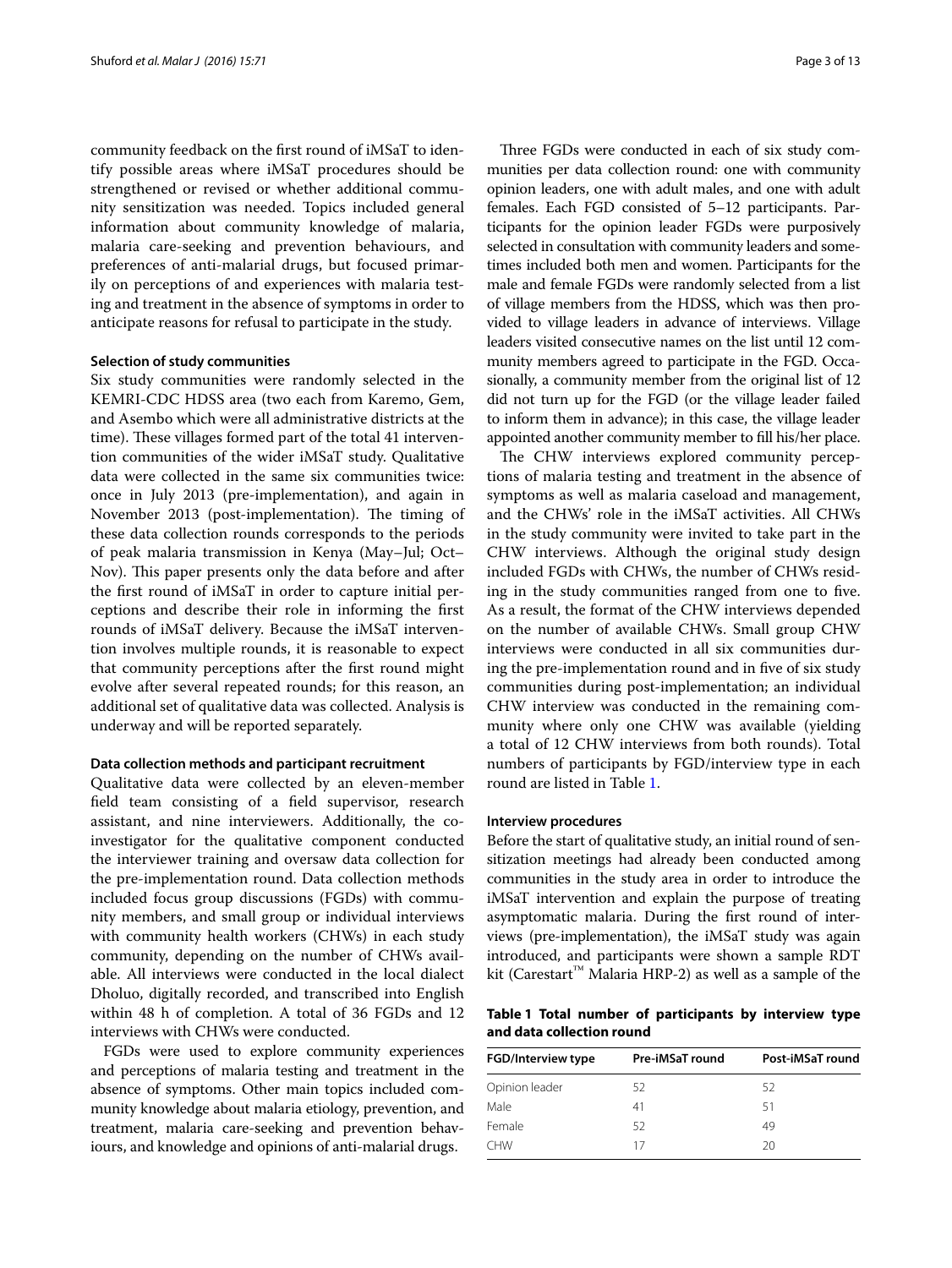study drug (Duo-Cotecxin<sup>®</sup>). This was to facilitate discussion and to assess their willingness to undergo testing and treatment as part of the upcoming intervention. The discussion focused on perceptions of Duo-Cotecxin as it was the study drug used in the first two rounds of iMSaT; however, a different brand, Eurartesim® (Sigma-Tau Pharmaceuticals Inc., Pomezia), was used in subsequent rounds. The moderator explained that the drug was to be taken once a day for a total of 3 days, unlike the familiar malaria drug available in the community (Coartem<sup>®</sup>), which requires multiple doses throughout the day. Participants were allowed to touch the RDT kit and the drug packaging, and any questions concerning the drug were addressed. They were also informed that the drug would offer them protection from malaria for a period of 6 weeks unlike Coartem, which would offer a protection period of 2 weeks. Respondents were asked their opinion of being tested and/or treated in the absence of symptoms.

#### **Data management and analysis**

Digitally recorded interviews were transcribed directly into English from Dholuo. Upon completion, all transcripts were reviewed for accuracy by FA, a native Dholuo speaker. No personal identifiers were used in the transcripts. The transcripts were then imported into NVivo8 for coding and content analysis. During the coding process, each transcript was read twice, line-by-line, and thematic codes were applied to relevant portions of text. The initial coding template was developed by DRA and KS, and subsequently revised by KS. KS had primary responsibility for coding and content analysis.

#### **Ethical approval and consent procedures**

Ethical approval for the study was obtained from KEM-RI's Ethical Review Committee (reference #SSC 2380) and CDC's Institutional Review Board (reference #6374). Overall community consent was obtained through meetings with community leaders in which a series of presentations were made to explain the purpose of the study. Each community was visited prior to the start of data collection in order to meet with village elders and to collect community descriptors. Written consent (signed or thumb print) was obtained from each FGD and CHW participant prior to beginning the interview process. During both community sensitization and the FGD/ interview consent process, community members were reminded of their right to opt out of the study without any consequence to themselves or their families.

## **Results**

Several overarching themes emerged from the data: general perceptions of research and of KEMRI-CDC; perceptions and experiences of RDTs and testing in the absence

of symptoms; perceived purpose and benefit of iMSaT; perceptions and experiences of malaria treatment in the absence of symptoms; concerns about drug availability and affordability, issues around drug adherence, and community suggestions of further sensitization for future iMSaT rounds.

## **Pre-implementation results**

## *General perceptions of research and of KEMRI‑CDC*

Although not the primary focus of this study, participants often discussed their perception of research as a whole and their previous experiences with other studies. These comments were often probed with follow-up questions when the content seemed relevant to iMSaT. As noted above, the iMSaT study is being conducted in a part of western Kenya where there is a long and well-established research collaboration between KEMRI and CDC. Participants often invoked this research collaboration in their responses, sometimes referring to it as "KEMRI-CDC", "CDC-KEMRI", or other times simply as "KEMRI" or "CDC." Participants' views on the role of these research institutions varied. While some expressed a positive view of KEMRI-CDC and were quick to express their appreciation and acceptance of research activities (and specifically of the iMSaT study), others held more negative views. Some of the latter group suggested that participating in such studies was a waste of time, especially when they receive no benefits from participating, and linked this with deeper issues of poverty.

### *Perceptions of RDTs and testing in the absence of symptoms*

Respondents were asked about their previous experiences with malaria RDTs and shown a sample testing kit. Generally, among the community members who were familiar with the RDT, most believed it to be a valuable tool and had high expectations of the RDT. They felt that it should be able to detect any illness, not just malaria. The quotations below refer to participants' previous experiences with RDT testing outside of iMSaT activities.

*M: What is your thought about this RDT testing [for malaria]? What do you think about it? P4: It's good because it immediately gives out the result. That's one of its advantages that I saw; it gives a genuine result. (Male FGD, Asembo)*

*I think it's good for our life as it gives results very fast whether there's electricity or not. It will just give results of what you want tested. (Female FGD, Karemo).*

Nevertheless, some who had never been tested with an RDT (and even for some who said they had) associated it with the HIV testing kit and thus believed the RDT could be used for diagnosing both malaria and HIV.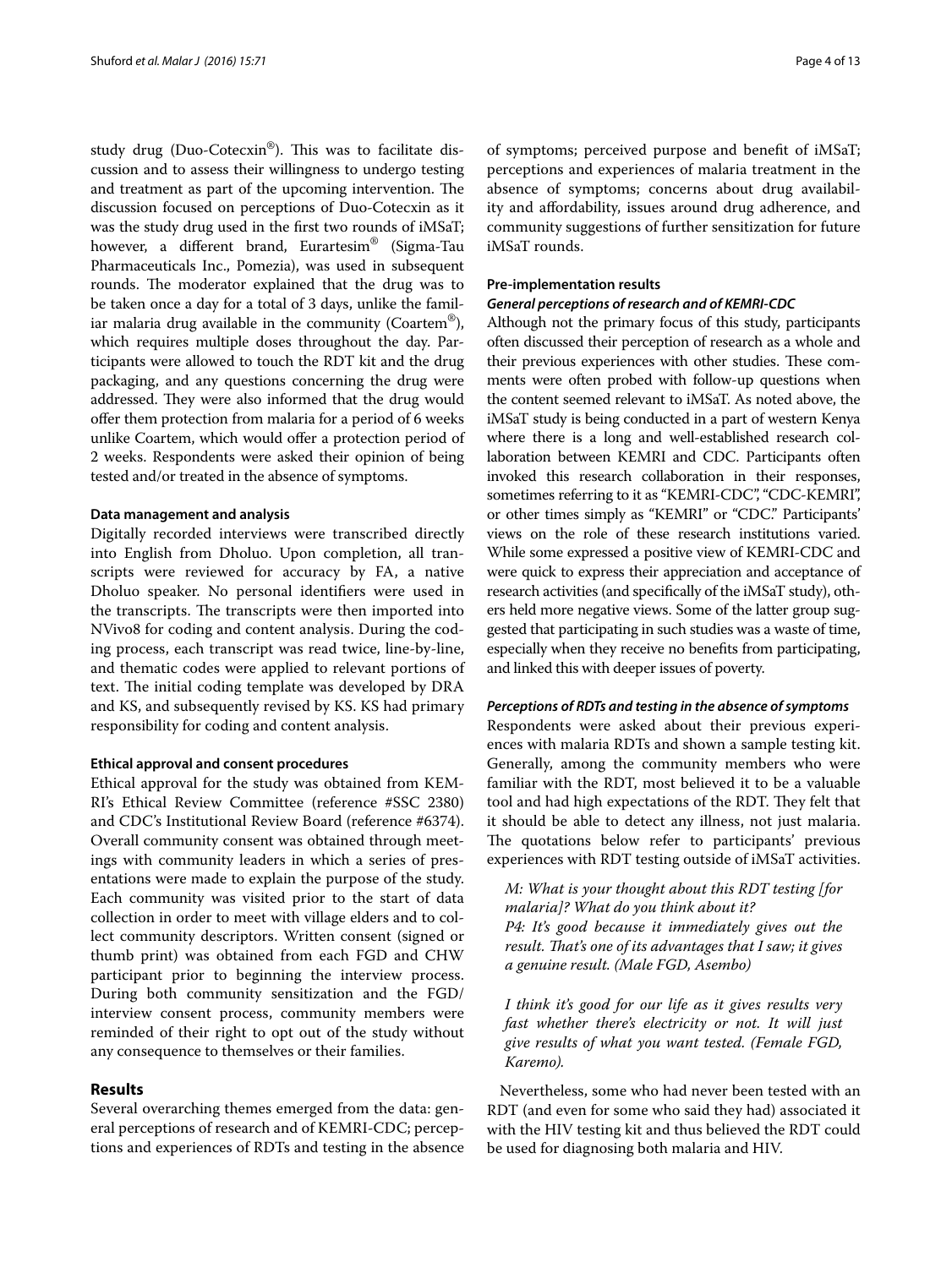*Asembo)*

*M: KEMRI-CDC is planning a study where they will visit people in their homesteads to test them for malaria even if they do not have any malaria symptoms…They will use a type of malaria test that provides results within 20 min [showing the RDT]. P6: Yes I have seen this, isn't it used for testing blood? P3: Yes… it's used for testing blood… P4: Isn't it used for the HIV test? M: This is only for malaria. P4: But it looks like the other one. (Male FGD,* 

When discussing whether the community would accept being tested with an RDT in the upcoming intervention, this association of the RDT with HIV testing led some community members to suspect that iMSaT staff might pretend to test for malaria but actually test for HIV.

*Many people will have different opinions especially now that we have many HIV cases, they will just say that the CDC are pretending but they are testing for HIV. (Female FGD, Asembo)*

## *Some will think that they are going to be tested for HIV instead of malaria. (Female FGD, Karemo)*

Additional concerns about testing centered on the issue of giving blood. Many respondents believed that too much blood is taken when they participate in clinical studies while others do not like having their finger pricked. Others expressed concerns about where the blood samples are taken and what they are used for.

*You know that when you come in the name of CDC, like even some of us whose children were taken by CDC, it's what will make people refuse to participate in this study. When they hear of blood samples [being] taken by the CDC group, they will tell you that they take too much blood in a full syringe like that of a cow, but another person will say that a little blood sample is taken for test. That is what will make people refuse to participate in the study because CDC has a bad reputation. (Female FGD, Karemo)*

*Majority say that they remove lots of blood from people and take it somewhere and when a child dies they remove the body parts. And as a result people get scared about CDC tests but I welcome it because I have found help from it. (Female FGD, Asembo)*

#### *Perceived purpose and benefit of iMSaT*

There was a wide range of understanding regarding the purpose and benefit of the iMSaT study. Although the concept of asymptomatic malaria infections and the purpose of treating them was explained during initial sensitization meetings, not all of those interviewed recognized the value of testing in the absence of malaria symptoms. This lack of understanding of asymptomatic malaria led to a variety of concerns with both testing and treatment.

*M: In your opinion, how do you think people will feel about being tested for malaria with an RDT when they do not feel sick?*

*P1:From my experience I cannot accept to be tested when I don't feel sick…I will wait until I feel sick to be tested. (Opinion leader FGD, Asembo)* 

*M: How do you think people will feel about malaria testing when they do not have any symptoms? P11: On this people's perceptions will differ, some may send them away, those with knowledge who have heard of this will accept; therefore people's perceptions will differ [depending] on how knowledgeable they are. (Opinion leader FGD, Karemo)*

There were some participants, however, who communicated an awareness of asymptomatic malaria—some more clearly than others—and thus recognized more readily the value in testing and the purpose of iMSaT. Respondents used a variety of phrases and ideas to convey this, such as the concept of "hidden malaria."

*There [are times when] you may feel that you don't have malaria, but you have hidden malaria, therefore it is only a test that can show whether you have malaria. (Male FGD, Gem)*

*Someone can live with malaria in their bodies for long without knowing it…you think you don't have malaria but it's already in you, so if you get an opportunity to be tested before the malaria symptoms show in your body then that will be a good opportunity. (Female FGD, Asembo)*

## *Perceptions about malaria treated in the absence of symptoms*

Compared to concerns about testing in the absence of symptoms, there was less concern expressed about receiving treatment in the absence of symptoms (once tested). Most participants felt that if the test showed they were positive for malaria, they would welcome the treatment without hesitation. When participants were asked about their perception of the study drug Duo-Cotecxin, some drew on their previous experiences with the drug which had been introduced fairly recently in some clinics but was not yet widely accessible. The majority of responses about Duo-Cotecxin were very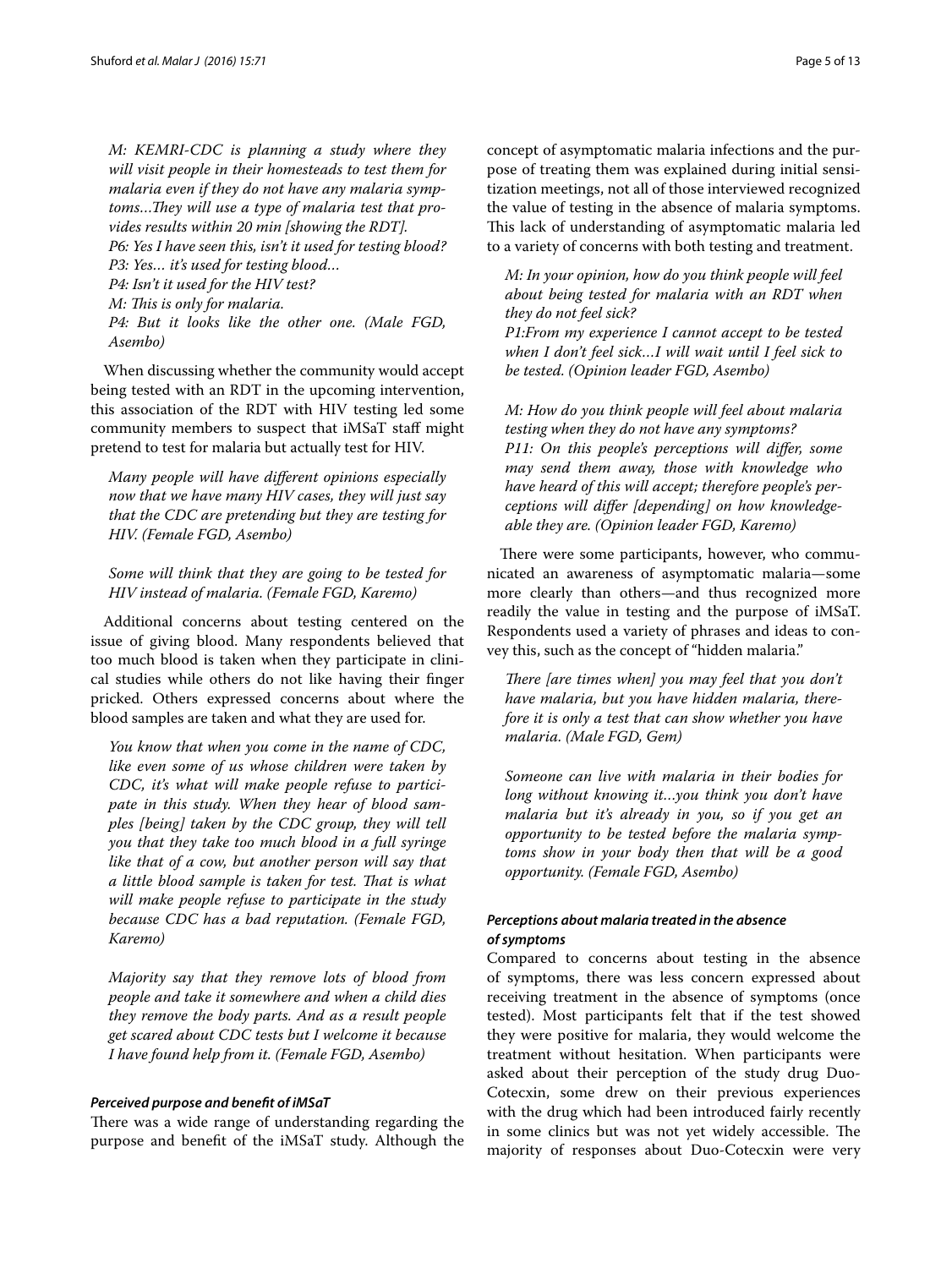positive—mostly due to its perceived high effectiveness and simpler dosing regimen as compared with the current first-line drug Coartem, which people perceived as having lost its "power" and being quite burdensome in terms of dosage.

*It will be easy for them for now…Coartem and the other one, even when taken for days, it's not effective. You take and after 1 week or 2 weeks the malaria is still the same. (Opinion leader FGD, Gem)*

*It is less, so you find that with [Coartem], one gets tired with taking it on the way and abandons it because you take four tablets and two tablets of Panadol, so it's not easy…we can encourage them that this new drug is easier. (CHW FGD, Asembo)*

## *Drug adherence issues*

This discussion of adherence issues emerged as a central theme as many participants highlighted the importance of completing the full treatment dose although admitted they often fail to do so.

*Depending on the doctor's prescription, even when feeling well, it is better for a patient to continue taking or finishing the dosage. That is why it is not possible to cross a river without passing through water. (Opinion leader FGD, Asembo)*

*I notice some change then I know the medication I was given has helped me, but if I don't notice any change it could be that I got lazy and did not finish my dose and so the sickness persists, so I just take it for granted that the medicine was not effective but I am the one who did not complete the dosage. (Female FGD, Asembo)*

Other reasons for not completing the full dose may be due to adverse side effects or wanting to save partial doses for when they are ill again.

*In our community people like dividing drugs to others, somebody takes half and the other people also take half dose. Therefore with us we may see that the drug is efficient, so if somebody is given drugs, he should not share until the dose is over so that habit should stop. (Male FGD, Gem)*

## *Other drug‑related concerns*

Although the majority of comments surrounding Duo-Cotecxin were positive, some participants cited 'fear of new things' as a potential reason for refusal to take the drug.

*M: What are the possible reasons for refusals? P2: Some people fear…such that anytime new things are done they are just suspicious. That could be a reason for refusal…*

*P4: …you do not want to change your mind, ideas of the past, that's why people fear*

*P5: People always fear new things. For some people think…'These new things, do they want to spoil us or do they want to make us good'? (Opinion leader FGD, Gem).*

An additional concern included the potential side effects of Duo-Cotecxin, but some participants suggested that most community members would comply with the treatment as long as it proved effective and did not cause too many side effects.

Participants also wondered about the affordability and availability of Duo-Cotecxin based on their previous experience with the high cost and/or limited drug supplies.

*The concern they may have is, in case the price can go down, that it be locally available, not only at [name of local private health center]. It should be looked into that the pill becomes available in government hospitals so as to reach the common man. (Opinion leader FGD, Karemo)*

#### *Community suggestions for iMSaT sensitization activities*

Participants were given the opportunity to provide suggestions on what should be done to encourage people to participate in the study and to address concerns with testing and treatment. There were many recommendations for further sensitization in the communities in order to raise awareness and clarify any misconceptions about the purpose of the study. While some participants recommended individual counseling during the screening and treatment process, others felt that schools and churches were the ideal pathways for sharing information.

*It depends on someone's understanding. It is a good idea for a person who is doing the testing to talk or counsel the person tested for malaria to understand the results that show he is positive for malaria but still they do not feel sick. (Opinion leader FGD, Asembo)*

*What we think is this: if you want to come for such occasions, tell us in advance. Just go to the school… when it is announced in schools, our children are there, and they will then tell us that the malaria team will come tomorrow. It is easily done through schools. We get information from schools through*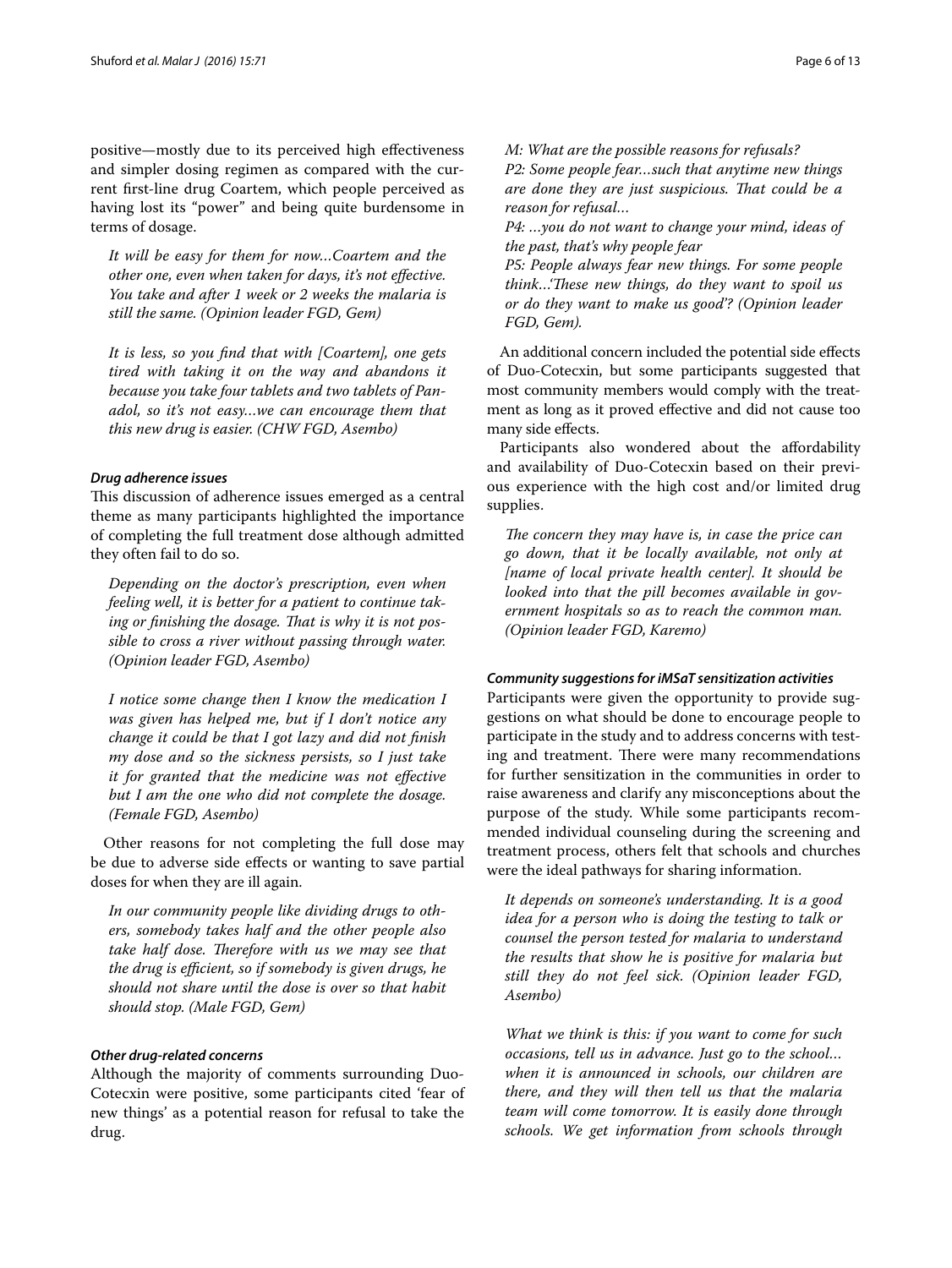*teachers…the only way to help us is to send messages through the teacher…or through the church, the church on Sunday. (Opinion leader FGD, Gem)*

Many participants, especially opinion leaders, believed they could also play a role in sensitization by talking with community members and sharing the information they had learned during the focus groups.

*We should encourage each other by involving one or two people who have been trained here in [village] to educate more people…on what the exercise of mass screening is going to entail. Then educating more people on what the testing and treatment of malaria is all about. (Female FGD, Karemo)*

## *iMSaT sensitization activities*

After the completion of the pre-implementation round, preliminary results with respect to community suggestions about the need for sensitization were promptly shared with the wider iMSaT study team. Prior to implementation of iMSaT, a round of sensitization activities was conducted in study villages targeting the local community, opinion leaders, community advisory board (CAB) members and CHWs with the aim of addressing study concerns. The iMSaT community sensitization team visited communities to explain how the study fits within the agenda of malaria control, introduced thematic areas of the study (such as the concept of asymptomatic malaria), and discussed basic procedures of participation/selection and potential benefits of participation.

## **Post-implementation round** *Overall perceptions of iMSaT*

Findings from the qualitative interviews conducted after the first round of iMSaT was completed indicate that many participants were positive about their overall experiences during the iMSaT household visits and expressed their appreciation and willingness to continue with the study. Compared to the pre-iMSaT round, the comments during post-iMSaT interviews also tended to be more positive about KEMRI-CDC.

*M: What are people in this community saying about the iMSaT study?*

*P3: We as those people who were tested are really positive*

*P8: After doing the rounds, people from this community appreciated the activities of the iMSaT study P5: I have heard most people talking positive about the IMSAT activities. (Male FGD, Asembo)* 

*P5: What I hear people saying is that the study has really helped people. Even those who didn't feel sick were found with malaria and were given drugs. So* 

*they appreciated that the study was good P1: That's what I heard…people appreciating, and I also appreciated it. (Female FGD, Gem)*

Some respondents emphasized the importance of the study team's attitude and their exchange with community members during household visits. They also highlighted the perseverance of the iMSaT teams as they returned to households in attempts to screen missed groups.

*The team worked very well. In fact, there are places that they could go to and find children playing outside; they would play with those children first to calm them down owing to the fact that children are scared of being injected/pricked…so they would play with those kids, soothe them until they accepted. The team worked very well. They were humble and walked in peace. (Opinion leader FGD, Asembo)*

*P4: They were very humble people…aah! Because when they came to my house, I was in the garden but they took their time…then they tested me, they were so humble and patient people.*

*P2: I loved them because when they came, they could teach first what they were to do and only when you agreed with their programme is when they would go ahead with their testing and treatment. (CHW FGD, Karemo, speaking from perspective of study participants, as they were not part of iMSaT staff)*

## *Experiences with malaria testing*

Despite the overall positive comments about the iMSaT intervention, concerns about malaria testing remained. Many participants still expressed concerns about being tested for HIV or had heard rumours that the study teams were using malaria as a ploy and actually screening for HIV.

*The challenge I encountered though small was that some people would accept to be tested and others wouldn't. The ones who would refuse would ask questions such as 'this test you're doing isn't for malaria. You're lying to us that this test you're doing is for malaria, isn't it?' (CHW FGD, Asembo)*

*Most people in this community fear the tests as they always think that every test being conducted is for HIV/AIDS…so that's why you see people running away because they fear the tests. (Male FGD, Karemo)*

The issues around blood samples—both fear of giving blood and confusion as to where the samples were taken—again proved to be a main source of unease or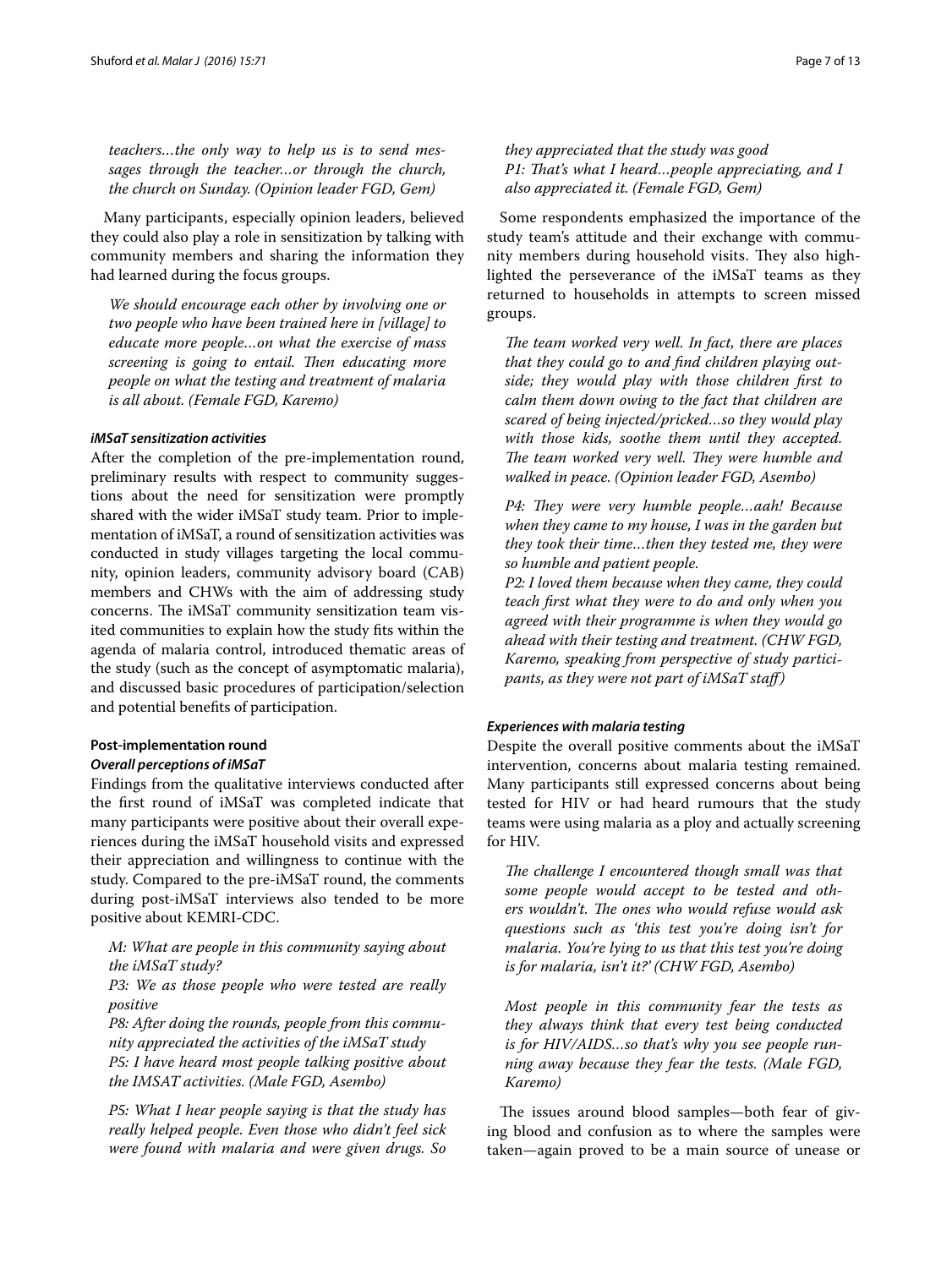dissatisfaction with the process, and oftentimes, a reason for refusal to participate in the study.

*Some people feared that they have little blood and [said] the iMSaT teams were like blood suckers. (Female FGD, Gem)*

*The reason some refused was that most people, even those who live in this village, think the KEMRI people want to sell their blood. (CHW FGD, Asembo)*

During household visits, a finger prick blood sample was also collected for preparation of dried blood spots on filter paper for assessment of RDT sensitivity. Respondents were particularly confused about this use of filter paper in addition to RDTs. It is unclear whether this confusion was due to their own misunderstanding or rather to lack of or misinformation given by the iMSaT teams.

*After testing me, my blood sample was taken on the piece of paper for further screening. It's not easy for me to get the result…this is not easy for us to understand…why the result cannot be given back to me, to know what is going on or what was found wrong in me. (Male FGD, Asembo)*

*I can remember being told that it would be taken to Atlanta, somewhere in Atlanta but the details I've forgotten when they said it would be back but remember being told it would be taken to Atlanta somewhere. (Opinion leader FGD, Karemo)*

## *Experiences with malaria treatment*

As anticipated from the pre-implementation round data, there were fewer concerns with the treatment component of iMSaT, and it was rarely cited as a reason for refusal. Many participants expressed their appreciation for the treatment and praised the drug's effectiveness.

It was discovered that some community members (from all three districts) had adapted the name of the study drug from Duo-Cotecxin to '*Duokoteko*' meaning 'giving energy' in the local language.

*What I saw interesting during the visit was…when a person who was screened and found to be malaria positive, then Duo-Cotecxin was given, and she got healed and felt much better so from that time she started calling Duo-Cotecxin drug 'Duokoteko' [laughter]. (CHW FGD, Asembo)*

*No, we have no problem because it is the same as… it's like you are saying some Luo word…'Duokoteko,' therefore you know it's like it reduces pain [laughter]. (Opinion leader FGD, Karemo)*

*M: And what's that, 'Duokoteko'?*

*P2: There are some people who had malaria…and after being tested they were given drugs which made them have more energy, that's why they called it 'Duokoteko.' (CHW FGD, Gem)*

There were some participants, however, who believed they were being used as "guinea pigs" to test the effectiveness of Duo-Cotecxin.

*It's like we are being used as guinea pigs to conduct study trials with, yet there is nothing that we are given. Personally, I am not happy with the study activities because we are not gaining anything at all. (Male FGD, Karemo)*

*M: Why did these people refuse to participate in this study?*

*P2: Some people tend to think too far when help comes. They think that the CDC people conduct research on them when they discover a new drug abroad then they come to test it on them to find out if it's effective. So the community members say they are not monkeys for research to be conducted on them…some people touch on that first then they wait to hear from others about the effects. (CHW FGD, Asembo)*

A common sentiment among those who tested negative was disappointment they had not received any drugs.

*My perception was, I thought after screening I could be given some medicine, even if I was not malaria positive. I could be given some medicine for emergency in case I fall sick but I did not see [it]. (Male FGD, Gem)*

Conversely, among those who tested positive and were given treatment, it seems that some may have failed to finish the full treatment dose.

*M: I would also like to ask you a question, with those who took the medicine, how were they…and even today?*

*P2: I would say that most of those people did not finish the dose. (CHW FGD, Karemo)*

*P4: I have never been at ease with these new drugs because they could have adverse effects that come later*

*M: So, haven't you taken the drugs you were given? P4: I haven't taken them [laughter]. They do have adverse effects… it's something still under trial. Those praising the drug may come to cry later. (Male FGD, Karemo)*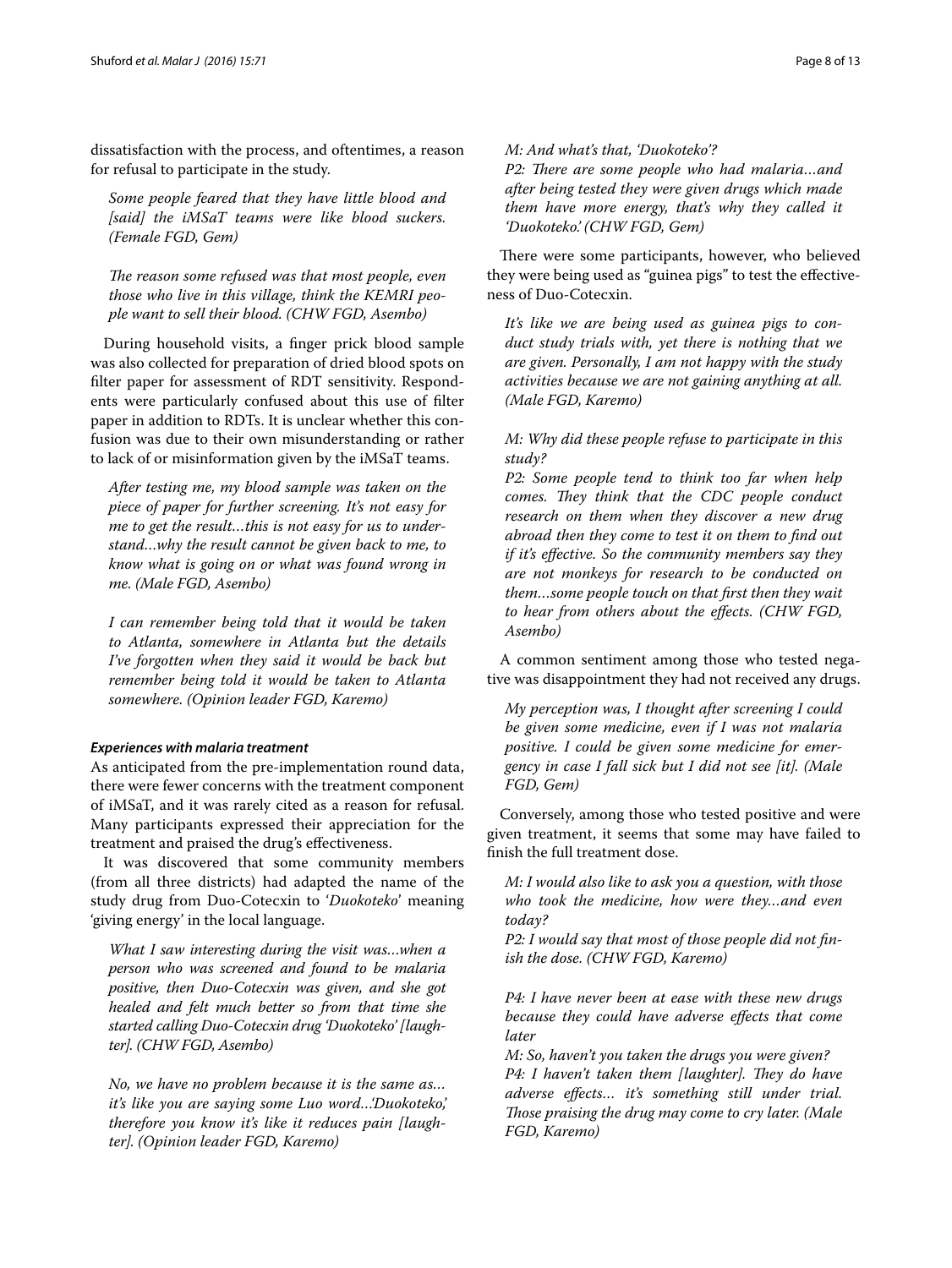#### *Respondents' suggestions for further iMSaT rounds*

Respondents again encouraged further sensitization as well as follow-up visits so as to improve participation in subsequent iMSaT rounds. Many respondents commented on the poor sensitization leading up to the study, or lack thereof, and believed it to be the main source of participant refusals.

*This was due to the fact that they were never sensitized…Because all this work was left to the CHWs, and no village elders were selected to help in the mobilization on the impending visit that was to come…So you find that the CHWs come with some bag and explain to you what is going to happen, and since proper sensitization was not done, some people stayed away. (Male FGD, Gem)*

*I would respond by saying that some people refused because of lack of knowledge. Some people would refuse because they don't know the benefits of what has been brought to them and its goodness. So my advice is before [iMSaT] round 2 begins, mobilization and sensitization should be done in the community. The community members should be able to speak for themselves and say that when the CDC people brought us treatment for malaria, I felt this way after taking the medicine. (CHW FGD, Karemo)*

Some noted that with more sensitization, people would change their mind about participating in the study after seeing positive results from the first round of treatment. However, it is important to note that there were refusals even among those who received sensitization before the study.

## *M: For the people who refused…didn't you carry out sensitization?*

*P2: Sensitization was carried out, but it is difficult for people to understand things. Some people would accept and even sign the consent form. Just before you begin your work they say, 'No, test these children and leave me. She is cheating me and what I'm seeing here resembles the HIV test kits. You want to test for HIV, so just test the children and leave me alone.' So there's nothing you can do- you just test the children and leave her alone. (CHW FGD, Gem)*

Data from the iMSaT study indicated that refusal rates were relatively low, although the number of refusals nearly doubled in Round 2 of iMSaT. A 3.3 % refusal rate was recorded in the first round of iMSaT with a total of 23,199 people sampled and 755 refusals. Round 2 and Round 3 of iMSaT (carried out after the completion of the qualitative study) resulted in refusal rates of 6.0 % (1414/23,699) and 5.6 % (1383/24,676) respectively.

Overall, there was little relevant variation across and within groups: although female respondents seemed to express slightly more concern regarding testing and treatment as compared to their male counterparts, they also tended to share more positive statements about the study (as compared to males). As might be expected given their role within the community, opinion leaders tended to be more outspoken and more readily expressed criticism of KEMRI-CDC and research as compared to other respondent groups. When CHWs were asked to discuss community perceptions and opinions around testing and treatment, their comments tended to align with those of the community members themselves.

## **Discussion**

Qualitative interviews with community members and opinion leaders revealed mixed opinions of iMSaT activities. In the pre-implementation round, respondents were generally positive and willing to participate in the upcoming iMSaT study. There were, however, some concerns related to testing in the absence of symptoms including fear of being tested for HIV and issues around blood samples. There were fewer concerns about the study drug Duo-Cotecxin although these included affordability and future availability, but most respondents were positive about the treatment due to its simpler dosing regimen. The pre-implementation data were primarily based on hypothetical scenarios or experiences outside the iMSaT study (in order to foresee any major problems with the intervention); however, these issues were largely confirmed in the post-implementation data. After the first round of iMSaT, there were less concerns and negative views expressed, although some of the same issues around testing remained, as these were the most common reasons cited for refusal. Although not the primary focus of this study, community perceptions of the KEMRI-CDC research and public health collaboration cannot be divorced from the perceptions of the iMSaT study. The results suggest that participants' views and acceptance of iMSaT activities were heavily influenced by their perception of research as a whole and their previous experiences with other studies.

## **Barriers to acceptability: rumours and misconceptions**

The majority of concerns during both pre- and postiMSaT centered on fear of covert HIV testing and issues related to having samples of blood taken (e.g., confusion surrounding the purpose of the filter paper samples which were used to test RDT sensitivity). These findings are consistent with both Silumbe et al. [[3\]](#page-11-2) and Okello et al. [\[4](#page-11-3)], which serve as the most directly relevant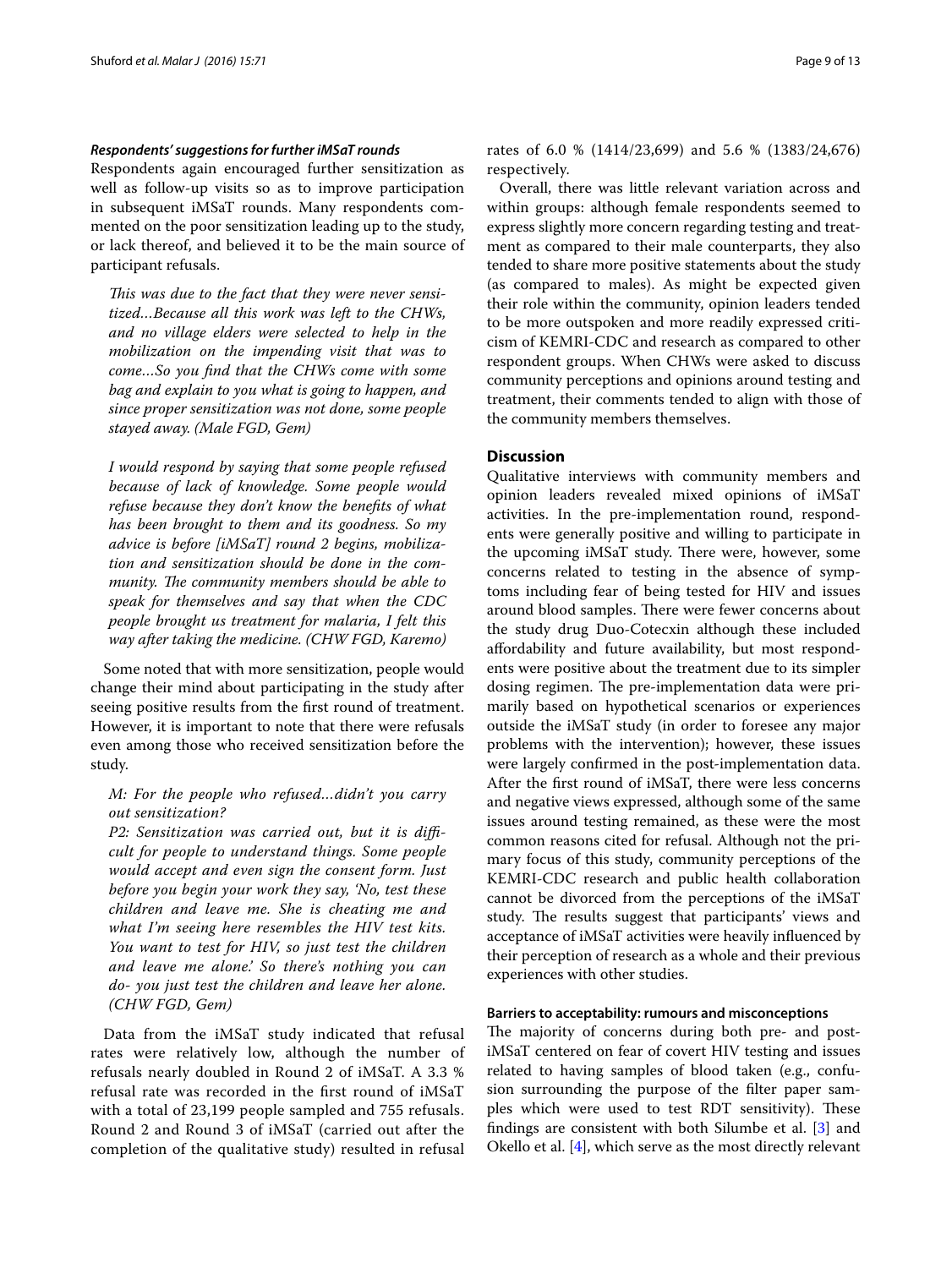publications on the subject thus far—providing a set of pertinent and overlapping themes.

Rumours about blood (blood-stealing/selling/trading, deliberate spread of disease) are quite common and widespread across sub-Saharan Africa [\[6](#page-11-4), [21,](#page-12-12) [22](#page-12-13)] and have been reported from the region since colonial times [[21–](#page-12-12) [23\]](#page-12-14). They can affect recruitment of study participants, withdrawals/refusals, or adherence issues, but other times have no direct impact on research [[3,](#page-11-2) [4,](#page-11-3) [17](#page-12-8), [24](#page-12-15)]. The medical research community has tended to interpret such rumours and misconceptions as expressions of ignorance of medical science and the research process, or as adherence to traditional beliefs. Findings from some studies, however, indicate that rumours should not be ignored, given their potential effect on research and public health interventions; addressing the rumours and engaging with communities could improve relations and understanding between researchers or public health institutions and study participants [\[21](#page-12-12), [22](#page-12-13)]. For this reason, and considering the small yet increasing refusal rates for iMSaT rounds 2 and 3, a subsequent round of qualitative data has been collected to explore the potential causes. These data are currently being analysed.

## **Issues of adherence**

Among community members, it was clear that knowledge of malaria was high, as was their awareness of the burden and consequences, but there was less awareness of the important role of asymptomatic malaria, which may have hindered full understanding and acceptance of the study. These findings are again consistent with Okello's study [\[4](#page-11-3)], which concluded that even with a good level of acceptability, a lack of understanding of the risk and role of asymptomatic malaria could contribute to issues of non-adherence. Although iMSaT communities were generally positive about Duo-Cotecxin—mostly due to its simpler dosing regimen and perceived high efficacy—the results suggest that adherence could become problematic even though general acceptability is high. While very few iMSaT participants directly mentioned their failure to finish the full dose of Duo-Cotecxin given by iMSaT teams, their responses regarding general adherence behaviour in the community suggest that it is very common to stop taking medication due to side effects or to perceptions of not being ill, and thus opting to save the drugs for later use. The study in the Zambia [[3\]](#page-11-2) reported similar findings, as did Okello and colleagues [[4\]](#page-11-3) who concluded (based on what the children's parents suspected) that children either threw away the drugs because they feared taking them or because they did not believe they had malaria. It is also worth noting that even before the start of the iMSaT study, concerns about the

drug's affordability, availability, and side effects were very common—factors that may also influence access and adherence to the drug.

The iMSaT findings highlight the importance of educating participants about adherence and suggest that follow-up visits should continue to be an important and necessary component of iMSaT in order to ensure proper adherence to the study drug (as some respondents suggested in their recommendations). However, some of the same iMSaT participants who admitted to taking partial doses of the study drug also emphasized the importance of completing treatment as prescribed and conveyed an understanding of the dangers of not finishing the full dose. This discordance between knowledge and behaviour suggests other underlying external factors may be at play (outside the iMSaT study) such as access to treatment, cost or availability of drugs, poverty, and other structural issues.

Another finding worth highlighting is the study teams' attitude and perseverance which participants remarked upon throughout the study. Studies of MDA in the neglected tropical diseases (including schistosomiasis, soil-transmitted helminths, and lymphatic filariasis) have found that the type of drug distributor (e.g., health worker, teacher, community-selected) and how and when they distribute are often key factors in the acceptability and uptake of MDA [\[25](#page-12-16), [26\]](#page-12-17). This is a programmatic element worthy of further attention and research, especially in conjunction with perceptions of researchers and implementers, and should be incorporated into study and programme design.

#### **Research perceptions and community engagement**

The themes which emerged during the pre-iMSaT round of qualitative data collection appear to have anticipated the barriers and challenges for household visits and highlight the need for further, targeted sensitization activities. The sensitization activities that took place may not have been as comprehensive or as effective as expected. Given the number of comments on poor sensitization (or lack thereof), and the emphasis participants' placed on issues of blood and HIV, it is likely that some refusals or withdrawals were largely due to misinformation or misunderstanding of the purpose or intentions of iMSaT (as discussed above), or of medical research as a whole concerns and beliefs which may have existed for many years already. Addressing these will prove challenging; fears related to blood are not easily dispelled and may actually be linked to deeper issues of power imbalance and social distance between researchers and communities [\[21](#page-12-12)]. Dial's study on MDA in The Gambia [\[27](#page-12-18)] cited communication as the biggest challenge—specifically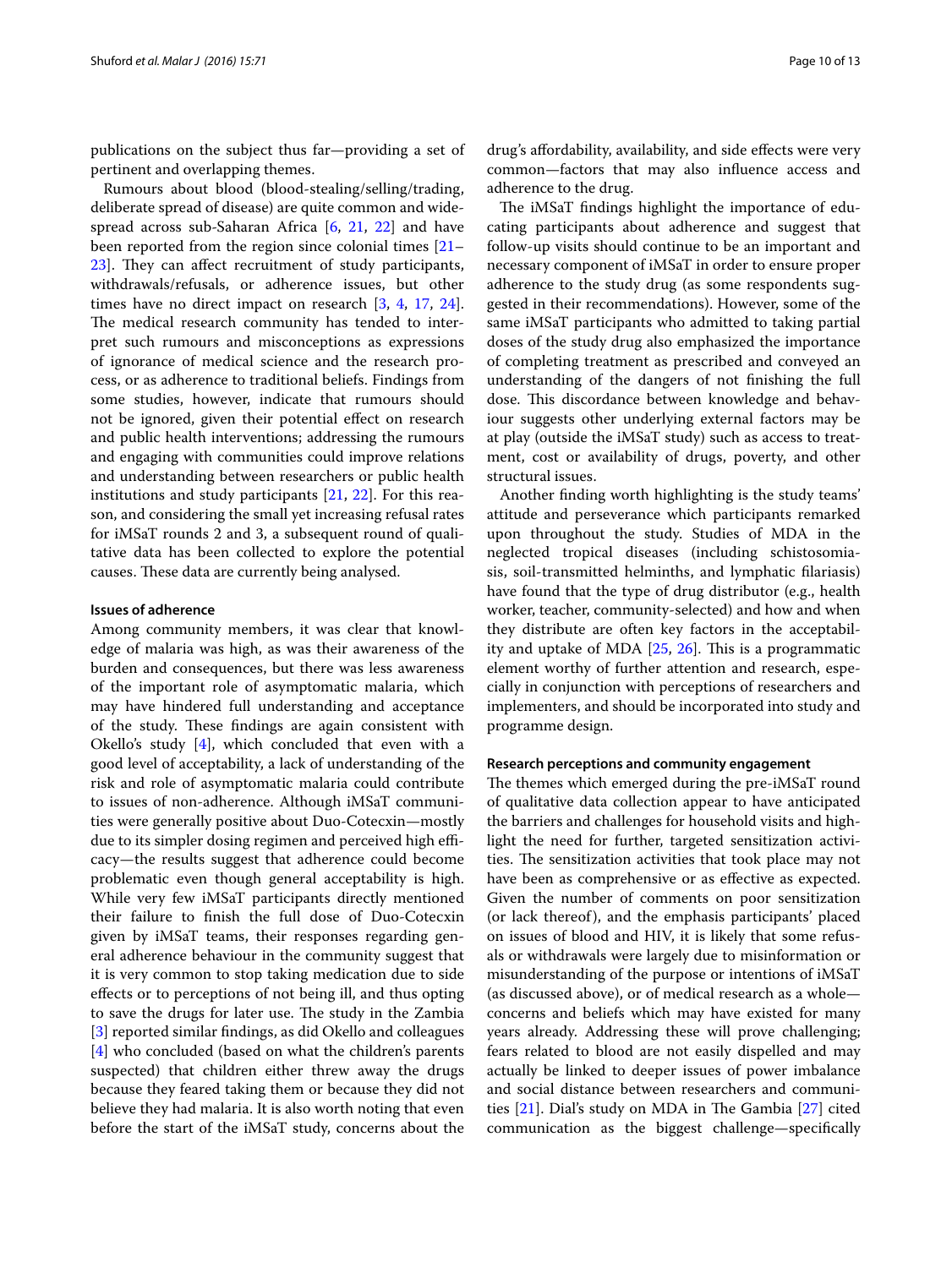the gap between fieldworkers and community members, which can perpetuate such fears and rumours around blood.

Given the lack of detailed documentation with regard to how the iMSaT sensitization activities were conducted, it is difficult to know whether or not participants' concerns were adequately addressed before the first round of iMSaT. Regardless, it is also important to recognize that these issues may not be merely a question of health education, but may require a more long-term, culturally appropriate approach to community engagement and researcher-community dialogue.

For this purpose, KEMRI-CDC has in place a community engagement strategy, which is overseen by a Community Liaison Officer. Activities include informing the community of the objectives of planned and ongoing activities, generating community acceptance and support for the programme, community mobilization for informed participation, promoting a positive image of the organization, coordinating result disseminations to community members, coordinating outreach activities, and managing rumours and propaganda arising from research activities. There is a rich set of literature exploring these elements of community engagement and offering insights from programmes which have attempted to put them into practice in various contexts [[28](#page-12-19)[–31](#page-12-20)]. Although postiMSaT responses were overall more positive of KEMRI-CDC as compared to pre-iMSaT responses, one cannot know for certain whether this shift was a result of effective community engagement and sensitization activities or of the intervention itself.

## **Further recommendations**

The qualitative study achieved its original objectives of investigating pre- and post-implementation perceptions of screening and treatment in the absence of symptoms, and the results served to inform delivery of the iMSaT intervention. The iMSaT study (and future KEMRI-CDC research) would likely benefit from more robust, better documented community engagement activities— specifically tailored to individual studies and to the concerns of participating communities. For the remainder of the iMSaT intervention rounds, however, a short-term variation of this approach could be considered in order to open communication channels and further clarify misconceptions, thereby improving the acceptability of the study and ensuring optimum uptake and adherence to the intervention. Although community acceptance of iMSaT was generally positive, sensitization still needs to be refined and adapted to specific community concerns and misconceptions as outlined in this paper. It is imperative to have accurate, consistent, and frequent

communication from researchers to community members and vice versa.

Following suggestions from community members, it is clear that future sensitization should continue to incorporate village leaders and other trusted group leaders (youth or women) who play an important role in community buy-in, as discussed in [\[3](#page-11-2), [27](#page-12-18)]. These activities could consist of more interactive meetings in which community members can ask questions directly to iMSaT team members about the intervention. This would provide an opportunity to clarify the purpose of targeting and treating asymptomatic malaria, to address some participants' expectation of drugs even after a negative test, and to reinforce the consequences of not adhering to treatment even when one does not feel sick. Regarding the dried blood spots, it should be noted that after round 1 of iMSaT, these were only collected for a subsample of the participants. Nevertheless, given the confusion surrounding the filter paper samples, an option for future studies would be to separate this from the main intervention in a more formalized way—perhaps by providing separate consent forms thereby allowing participants to opt out of the dried blood spots but still take part in the intervention. Another option would be using the RDT test cartridges as a source of blood sample for further assays and clearly explaining this to participants. Furthermore, communication channels should remain open throughout the study; information should continue to be disseminated back to the participants after the last rounds of iMSaT thereby strengthening partnership and fostering trust between researchers and communities.

The findings from this study have also raised some important questions regarding the issue of adherence and to what extent it is influenced by sensitization efforts. The data touched on perspectives from iMSaT participants who appear to understand the consequences of not adhering to treatment and yet choose to not finish their dose for various reasons. The community members who are continuously sensitized and educated yet fail to follow through illustrate the frustrating complexities of community health interventions and drug compliance. A more realistic approach may be to accept that there will always be a proportion of people who will not benefit from sensitization and may not adhere to treatment. Some may argue there is a need for further studies on this issue—one which has extensive implications for the success and impact of future public health interventions.

## **Limitations**

Most of the pre-implementation data were based on hypothetical scenarios of testing and treatment and thus may not have identified the full range of factors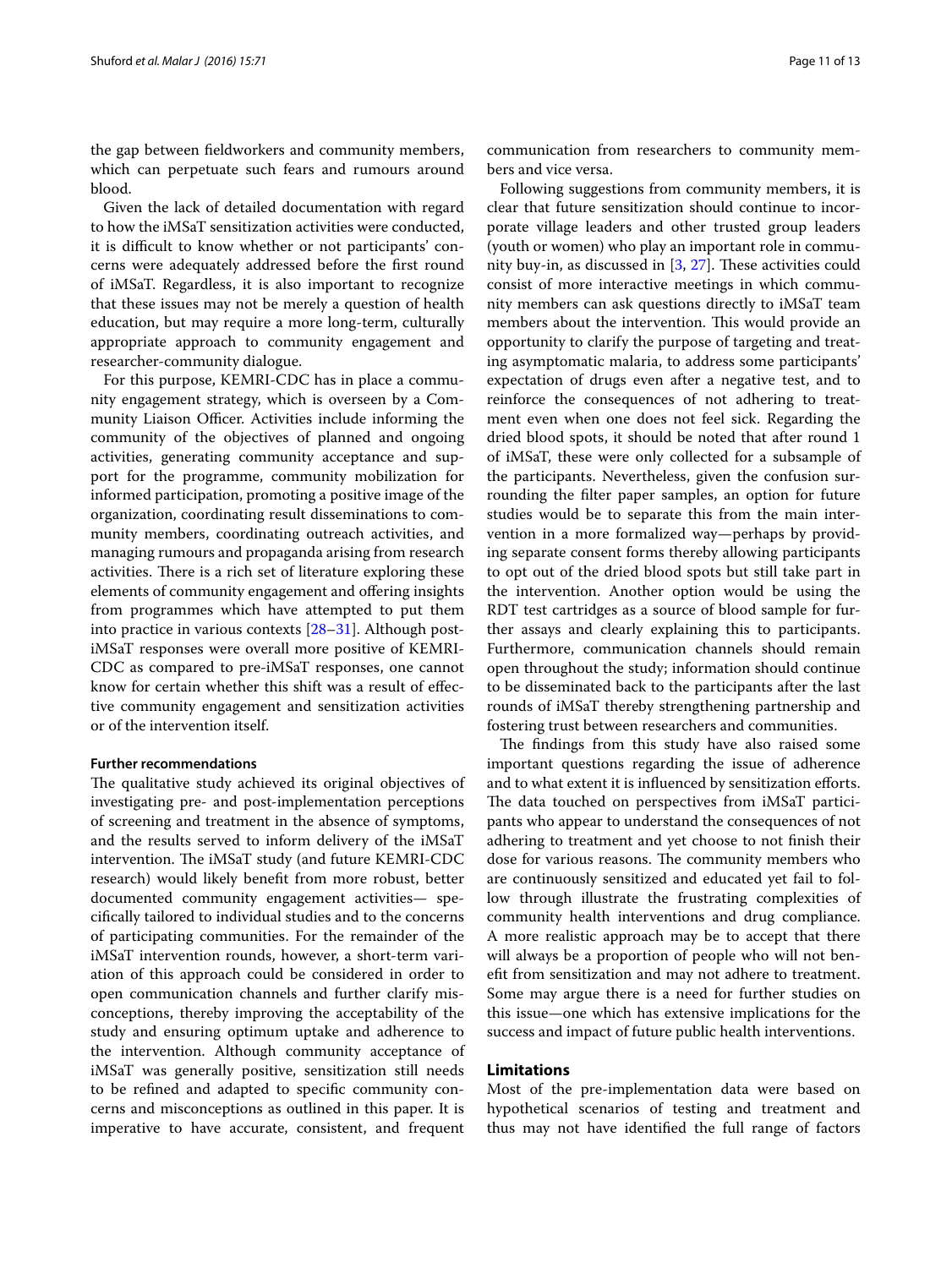influencing participation that could occur in later rounds. They may overestimate or overemphasize the importance of negative perceptions which appear to have had little effect on actual participation given the low refusal rates in the first three rounds of iMSaT. Only six out of a total 41 intervention communities were included in the qualitative component. However, the number of interviews conducted (36 FGDs and 12 CHW interviews) comprise a fairly large sample of respondents for a qualitative study, and the data suggest that a level of data saturation was achieved as no new themes emerged in the final interviews. In addition, despite random selection of FGD participants, not all community members on the original lists were available at the time of interview. Consequently, village leaders sometimes resorted to convenience sampling, appointing available community members as replacements. Nevertheless, the study benefited from triangulation of information from several types of participants: CHWs, opinion leaders, and male and female community members of varying age, as well as from all three districts in the study area. Although data quality control strategies were implemented in an attempt to minimize potential bias from the transcription process, there are factors which might have influenced transcript content. These include translating Dholuo recordings directly into English (bypassing written Dholuo), which might have resulted in variations in facilitators' interpretations of both local language nuances. Although the small number of communities included in this study may limit the extent to which the results are generalizable to other contexts, the findings are consistent with other studies that have examined community perceptions of research trials, in Kenya and elsewhere.

#### **Conclusion**

This qualitative study has explored community perspectives of intermittent mass screening and treatment for malaria and has identified barriers to acceptability and implementation. The findings have implications for future mass treatment interventions as well as for wider efforts in community engagement. Further sensitization activities may help alleviate participants' concerns by dispelling fears, clarifying misconceptions, and educating communities on the role and consequences of asymptomatic malaria (as shown in other studies). It is necessary, however, to approach community engagement and sensitization activities with realistic expectations; there will likely be a portion of community members who are not very receptive to one-off sensitization activities. A more long-term commitment to community engagement and communication may improve relations and foster trust between such community members and those conducting the research. Researchers and programmers should

re-focus their attention on the growing body of information on community engagement in practice in order to build upon existing models of how research institutions and programmes can best integrate their work into study communities—thereby facilitating acceptable yet rigorous research which is more likely to have a lasting impact on the populations it serves.

#### **Abbreviations**

CAB: community advisory board; CHW: community health worker; FGD: focus group discussion; HDSS: health and demographic surveillance system; IDI: indepth interview; iMSaT: intermittent mass screening and treatment; IPT: intermittent preventive treatment; IRS: indoor residual spraying; ITN: insecticidetreated bed net; MDA: mass drug administration; RDT: rapid diagnostic test kits; WHO: World Health Organization.

#### **Authors' contributions**

FW and KS contributed to study design, data collection and fieldwork supervision. KS had primary responsibility for data analysis and writing the manuscript. DRA designed the study, oversaw the first round of data collection and contributed to data interpretation and analysis. All authors read, suggested revisions, and approved the final manuscript.

#### **Author details**

<sup>1</sup> Centers for Disease Control and Prevention (CDC), Atlanta, GA, USA. <sup>2</sup> Kenya Medical Research Institute (KEMRI), Kisian, Kenya.

#### **Acknowledgements**

The authors would like to thank the research and field team without whom this study would have not been possible. We are also grateful for all the community members who participated in this study and took the time to answer our questions and provide useful insight. This publication was made possible through support provided by the President's Malaria Initiative, U.S. Agency for International Development, under the terms of an Interagency Agreement with CDC. The opinions expressed herein are those of the author(s) and do not necessarily reflect the views of the U.S. Agency for International Development or of the Centers for Disease Control and Prevention. This paper is published with the permission of KEMRI Director.

#### **Competing interests**

The authors declare they have no competing interests.

Received: 21 August 2015 Accepted: 22 January 2016 Published online: 06 February 2016

#### **References**

- <span id="page-11-0"></span>1. WHO. World Malaria Report 2015. Geneva: World Health Organization. 2015.
- <span id="page-11-1"></span>2. Snow RW, Marsh K. Malaria in Africa: progress and prospects in the decade since the Abuja declaration. Lancet. 2010;376:137–9.
- <span id="page-11-2"></span>3. Silumbe K, Chiyende E, Finn TP, Desmond M, Puta C, Hamainza B, et al. A qualitative study of perceptions of a mass test and treat campaign in Southern Zambia and potential barriers to effectiveness. Malar J. 2015;14:171.
- <span id="page-11-3"></span>4. Okello G, Ndegwa SN, Halliday KE, Hanson K, Brooker SJ, Jones C. Local perceptions of intermittent screening and treatment for malaria in school children on the south coast of Kenya. Malar J. 2012;11:185.
- 5. Atkinson JA, Bobogare A, Fitzgerald L, Boaz L, Appleyard B, Toaliu H, et al. A qualitative study on the acceptability and preference of three types of long-lasting insecticide-treated bed nets in Solomon Islands: implications for malaria elimination. Malar J. 2009;8:119.
- <span id="page-11-4"></span>6. Gysels M, Pell C, Mathanga DP, Adongo P, Odhiambo F, Gosling R, et al. Community response to intermittent preventive treatment of malaria in infants (IPTi) delivered through the expanded programme of immunization in five African settings. Malar J. 2009;8:191.